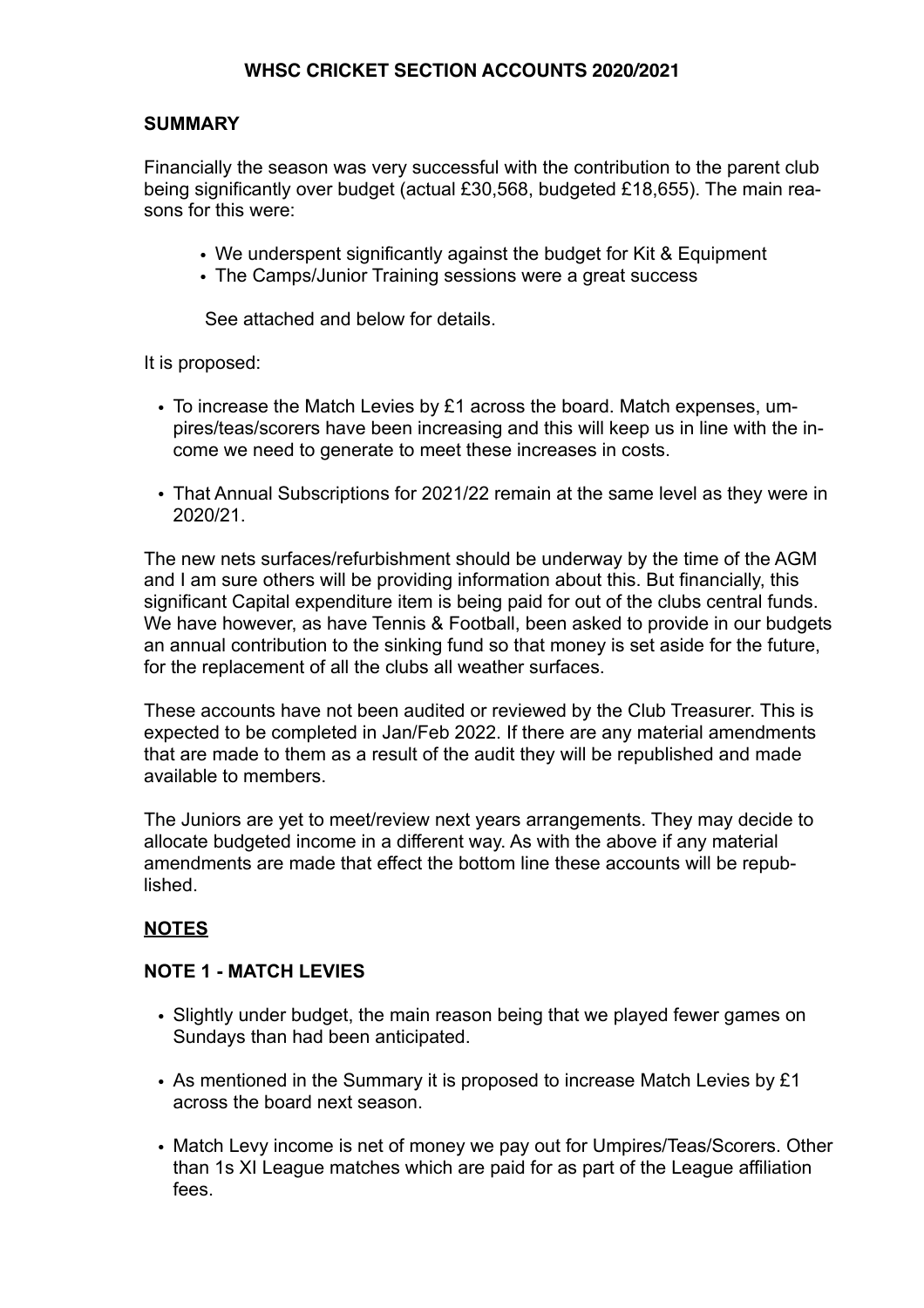# **NOTE 2 - LETTINGS**

- No income budgeted for in 2020/21. Expectation was that we would be making full use of the ground at the weekends. However we did get a few mid-week lettings and have budgeted for this to continue in 2021/22.
- Payments of two lettings have yet to be made. One has come in, after our accounts cut-off date, and the other is being chased.

## **NOTE 3** - **OTHER SPECIAL EFFORTS - The income was from:**

- 6 a-side £900
- Colts Awards Night £228.

**NOTE 4 - SPONSORSHIP -** Our sections sponsors for this year and expected to remain as sponsors for next year are:

- Big & Red Storage
- Dandara
- Fullers Estates
- Masala Lounge
- Keble

**NOTE 5 -** Once again a big thank you to Gary Paulin for his on going support of the Section and the Club.

**NOTE 6 - JUNIOR TRAINING SESSIONS** - We will not be able to use the MUGA next year, income from these sessions is expected to be significantly reduced.

# **NOTE 7 - EQUIPMENT**

- We have previously had separate equipment budgets for Juniors (Colts) & Seniors. Whilst the budgets are formed from the input from Dave (Juniors) & Terry (Seniors) I am now combining the figures from an accounting perspective. For example, where would we attribute costs associated with the Bowling Machine and Nets?
- We spent much less than budgeted in 2020/21, the significant expenditure items being:

Covers - £2.8K Bowling Machine - £2.4K Cricket Balls £ - 1.5K

• The proposed budget for 2021/22 is made up of:

Cricket Balls (Juniors & Seniors) £1.2K 2 x Sight Screens - £2.9K Scoreboard repair/replacement - £1.2K Mobile Cricket Net - £2K Small Items/Miscellaneous (Juniors & Seniors) - £1.5K